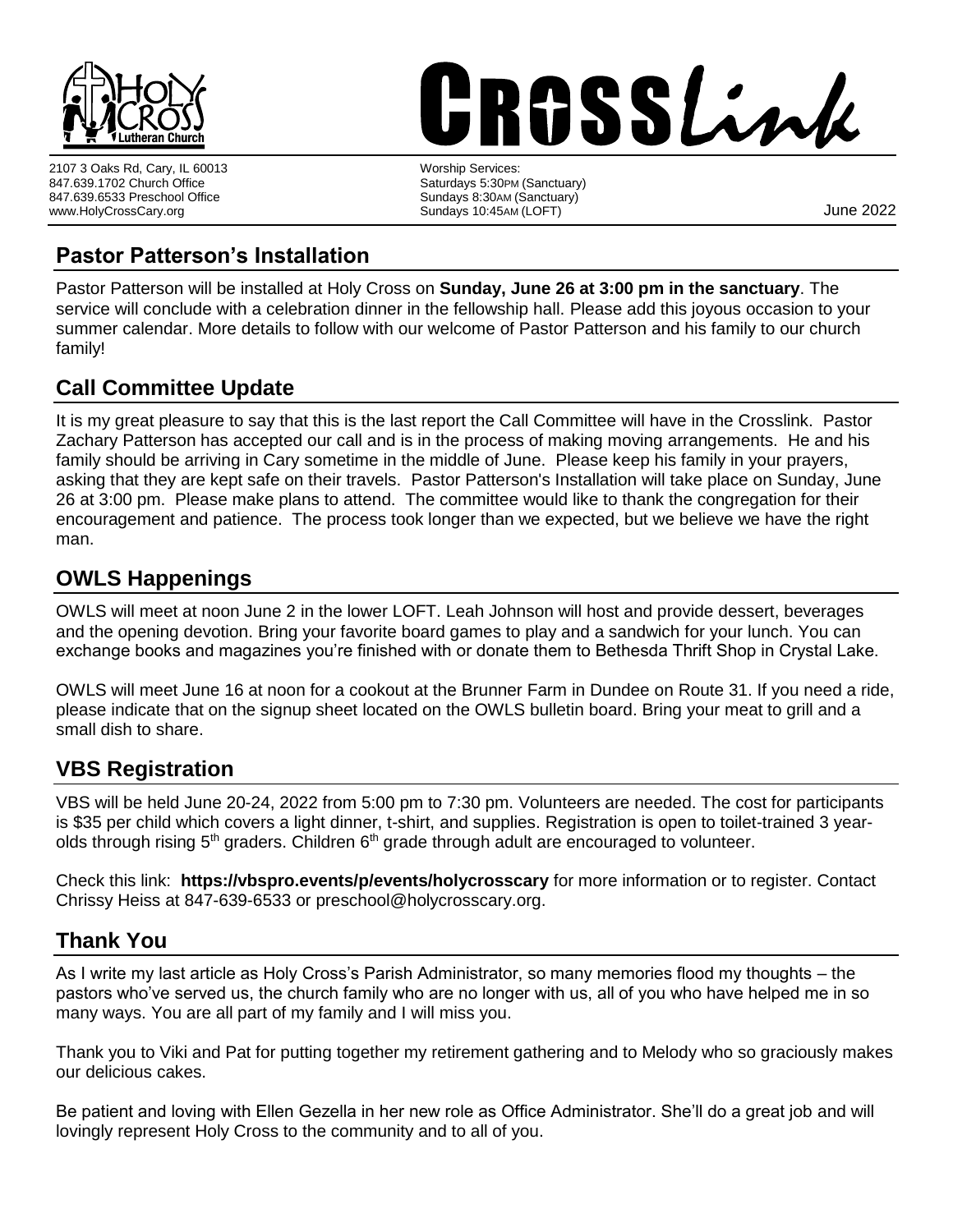Thank you for the opportunity to partner with you these past 15 years. I look forward to watching God's plans for Holy Cross unfold and will continue to keep you all in my prayers.

God's richest blessings, Denise Fuelling

#### **Stained-Glass Window**

VBS Cathedral Crafts Inc. of Winona, MN have completed phase 1 of our Stained-Glass Window project. The double pane portion of the windows is being installed. They have taken the stained-glass portion of our windows back with them for refurbishing and will install them as well as replace the fellowship hall windows in a few months. Estimated completion is the end of July. Costs for this project is \$152,139. We currently have approximately \$40,000 in our Stained-Glass Window fund. Our weekly offering envelopes have a designated line for Stained-Glass Windows. Your financial support is much needed and appreciated.

## **Fill the Church**

You may have noticed the beautiful wooden church on the desk in the narthex. This is for collection of your donations to the stained glass window fund. Drop a donation or your pocket change in the hole to fill the church so we can meet our obligations.

#### **Altar Guild**

Looking for a way to serve Holy Cross? Think Altar Guild. Working with a partner, only once a month, you will be responsible for preparing Communion and cleaning up after the service. Training will be provided.

Call Joan H.

#### **Share Your Gifts**

We are in need of musicians, sound/slide people, lay readers, and chair set up for the LOFT services. If any of these fit your God given gifts and you would like to serve, please contact Liz or Ellen Gezella

#### **Help Needed**

Brad Miller needs ushers to fill several recent vacancies. The task involves serving as an usher one Saturday or one Sunday per month. Training will be provided. Please let Brad know if you can help.